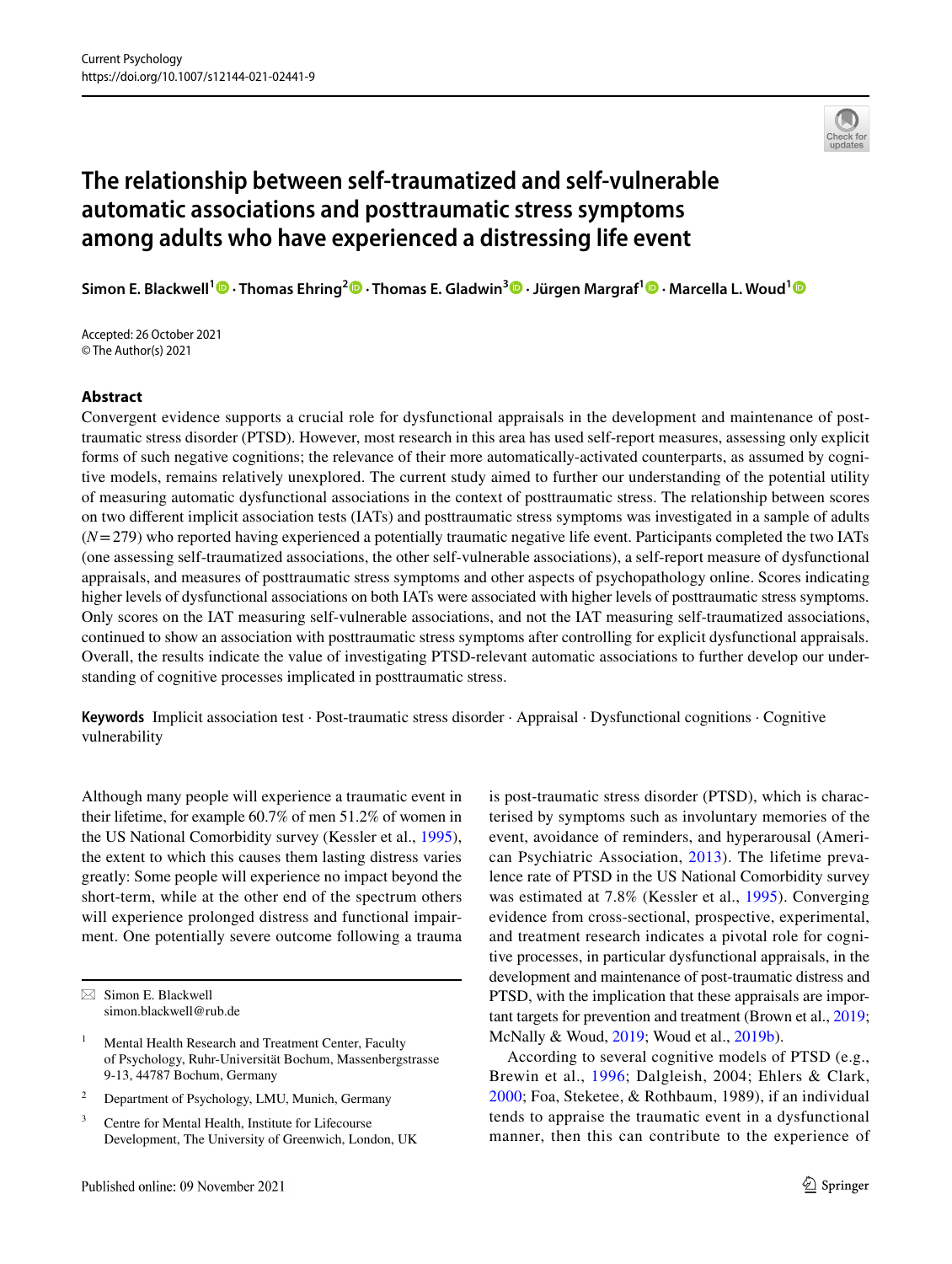post-traumatic distress and potentially to the development and maintenance of PTSD. Such dysfunctional appraisals may concern oneself, for example the implications of one's reactions to the trauma (e.g. "I am a weak person"), or other people (e.g. "People can't be trusted). These appraisals will tend to fuel not only distress and a sense of current threat, but also dysfunctional coping strategies that maintain symptoms such as intrusive memories and avoidance (Ehlers & Clark, [2000\)](#page-9-3). The models' predictions are supported by a large body of empirical evidence, with both cross-sectional and prospective studies tending to support the idea that negative appraisals are a risk factor for higher levels of PTSD symptoms and for the development and maintenance of PTSD (e.g., Bryant & Guthrie, [2007;](#page-9-4) Ehring et al., [2008;](#page-9-5) Kleim et al., [2012](#page-10-3); Vossbeck-Elsebusch et al., [2014](#page-10-4)).

Experimental analogue studies also support the hypothesised causal role of dysfunctional appraisals in post-traumatic stress, in that the induction of a negative, as opposed to positive, appraisal style is associated with higher levels of analogue post-traumatic stress symptoms (e.g., Woud et al., [2012,](#page-10-5) [2018\)](#page-10-6). Similarly, an RCT amongst inpatients with PTSD found that reducing dysfunctional appraisals directly via computerized training was associated with reductions in PTSD symptoms (Woud et al., [2021\)](#page-10-7). Finally, there is evidence that decreases in negative appraisals may play a role in reducing PTSD symptoms during standard psychological therapy, in that changes in appraisals from session to session have been found to predict reductions in PTSD symptoms but not vice-versa (Kleim et al., [2013](#page-10-8)). The importance of measuring appraisals in the context of trauma is highlighted by the inclusion of negative cognitions about oneself in the DSM-5 defnition of PTSD (American Psychiatric Association, [2013\)](#page-9-0).

One open question in relation to the dysfunctional appraisals observed PTSD is the extent to which these are the product of cognitive processes that occur relatively automatically and rapidly, outside of direct conscious control, or rather involve conscious refection. Cognitive theories of psychopathology often discriminate between automatic and refective processes (for a review, see Teachman et al., [2019](#page-10-9)), although such a distinction has come under criticism (e.g., Gladwin & Figner, [2014;](#page-9-6) Keren & Schul, [2009\)](#page-10-10). This automatic vs. refective conceptualization has its roots in in early cognitive theories of emotional psychopathology (e.g., Beck & Clark, 1997). To illustrate, it has been proposed that anxious individuals process potentially threat-related cues in a selective manner, and that this processing bias occurs quickly and automatically, without requiring any conscious refection (for a review of information processing biases in emotional psychopathology, see Mathews & MacLeod, 2005; and in the context of PTSD, see Vasterling & Hall, 2019; Woud et al., [2017\)](#page-10-11).

In the context of dysfunctional trauma appraisals, the automatic/refective distinction has indeed informed cognitive models of PTSD (e.g., Brewin et al., [1996](#page-9-2); Ehlers & Clark, [2000\)](#page-9-3). However, the utility and relevance of such a distinction in this domain is not yet clear. Studies investigating dysfunctional appraisals in the context of PTSD have tended to measure these via self-report measures. However, if dysfunctional appraisals also have an automatic, uncontrollable component, it should be possible to measure this automatic activation, and there are several reasons why this is important. From a theoretical perspective, refective and automatic appraisals may be diferentially related to diferent aspects or symptoms of PTSD. It may even be that being able to measure automatic activation of dysfunctional appraisals would provide predictive or explanatory power in accounting for post-traumatic distress, beyond that provided by assessing only that aspect of dysfunctional appraisals available for conscious reporting. Further, if automatic appraisals do play an important role in PTSD, then they would be relevant to measure in a treatment context as a potential indicator of treatment success or risk of relapse: While there are efective treatments for PTSD, such as trauma-focussed cognitive behaviour therapy (National Institute for Health and Clinical Excellence, [2018](#page-10-12)), there is still considerable room for improvement in terms of outcomes and relapse rates. Identifcation and measurement of automatically activated cognitions could contribute a missing piece to the broader puzzle of assessing PTSD treatment outcomes. For example, successful reduction of explicit but not automatic dysfunctional cognitions in response to a treatment could indicate a risk factor for relapse in need of further attention.

There is some evidence to support the potential utility of measuring relatively automatic dysfunctional cognitions in the context of PTSD from studies that have used a variant of the implicit association test (IAT; Greenwald et al., [1998](#page-10-13)). The IAT aims to measure the associative strength in memory between two concepts or constructs, indexed via a performance (reaction time) measure. Participants use two response keys to sort stimuli (e.g. words) into four categories, two representing a target concept of interest and its control (e.g. me vs. other), and two representing opposite poles of the attribute of interest (e.g. traumatized vs. healthy). Over the course of the IAT, each target category is paired with each attribute, and the diference in reactions times between when a congruent target-attribute pair (e.g. me and traumatized) share a response key and when an incongruent target-attribute pair (e.g. me and healthy) share a response key is interpreted as providing an indirect measure of the strength of the target-attribute associations. The IAT has been extensively used across many areas of emotional psychopathology (e.g., Roefs et al., 2011; Teachman et al., [2019\)](#page-10-9), and many domains of psychology more broadly (Greenwald et al., [2020](#page-10-14)).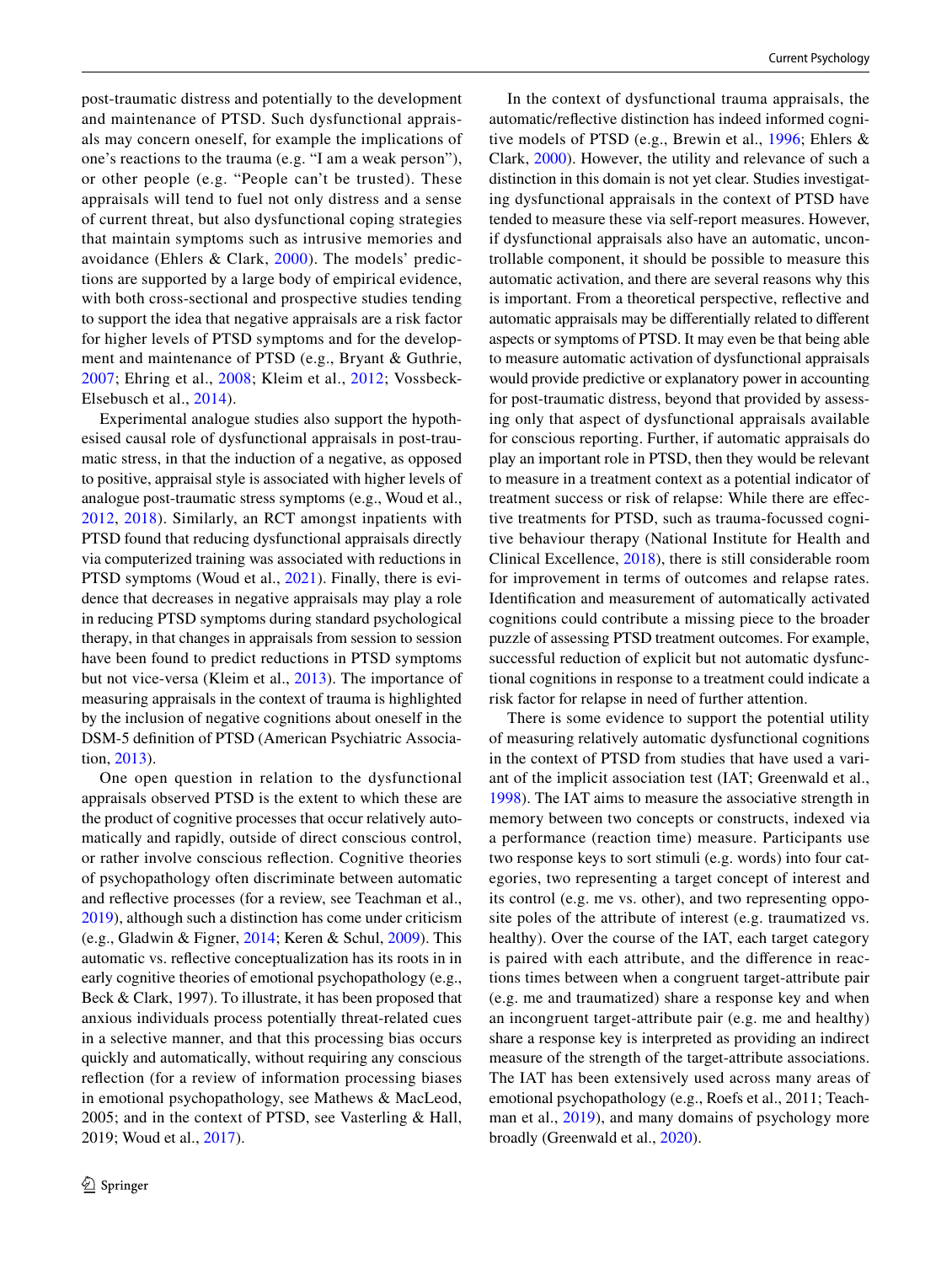In the context of PTSD, Engelhard et al. ([2007](#page-9-7)) administered an IAT measuring self-vulnerable associations to a sample of Dutch soldiers before and after deployment to Iraq. The only relationship they found between scores on this IAT and PTSD symptoms were at 5-months post-deployment, where higher scores (i.e. stronger self-vulnerable associations) were associated with greater PTSD symptom severity, including when controlling for self-reported vulnerability and neuroticism. The authors suggest stronger self-vulnerable associations may therefore refect a consequence of PTSD symptoms, as IAT scores did not predict future PTSD symptom severity. The content of this IAT could potentially be seen as relating to the sense of being permanently changed for the worse as a result of the trauma, which is an important component of cognitive models of PTSD (Ehlers et al., [2000](#page-9-8); Ehlers & Clark, [2000\)](#page-9-3). Lindgren et al. ([2013](#page-10-15)) further tested two diferent IATs in a sample of adults visiting an online research portal who reported having experienced a traumatic event. One IAT assessed the association between self as traumatized vs. healthy, and the other assessed the association between remembering as dangerous vs. safe. Scores on the self-traumatized IAT, but not the remembering-dangerous IAT, were related to severity of PTSD symptoms. In a follow-up study with a similar sample, scores on this IAT were found to explain additional variance in PTSD symptom severity even when including self-report negative appraisals (measured using the subscale of the PTCI asking about the self) in a regression. The content of this self-traumatized IAT could be seen as mapping on to one of the key aspects of the model of Ehlers and Clark [\(2000\)](#page-9-3), that is negative appraisals of the trauma, its consequences, and the experience of posttraumatic stress symptoms itself. The results of these studies suggest the potential value of assessing automatically activated dysfunctional trauma cognitions in seeking to understand the importance of negative cognitive processes in PTSD (for additional studies using the IAT in the context of posttraumatic stress, see e.g., Bluemke et al., [2017](#page-9-9); Bockers et al., [2016;](#page-9-10) Rüsch et al., [2011](#page-10-16); Woud et al., [2021\)](#page-10-7).

The current study aimed to build on and extend the previous work using IATs to measure PTSD-relevant automatic associations, by deploying both IATs identifed as having potential utility as mentioned above (self-vulnerable and self-traumatized) together in one study. In addition to testing conceptual replication of the previous results in a diferent sample, this would extend this research by further exploring the relationship between these diferent kinds of trauma-relevant dysfunctional associations and posttraumatic stress. The two IATs were administered online to a sample of adults who reported having experienced a potentially traumatic negative life event, and who additionally completed measures of explicit dysfunctional cognitions (the PTCI), posttraumatic stress symptoms, and other aspects of psychopathology.

We hypothesised that higher scores on the IATs (indicating stronger dysfunctional associations) would be associated with higher levels of posttraumatic stress symptoms. Additionally, we hypothesised that scores on the IAT would explain unique variance in such symptoms including when controlling for explicit self-report dysfunctional appraisals and other potential predictors of PTSD symptom severity.

# **Methods**

#### **Participants and Recruitment**

Participants were recruited via PsyWeb ([https://psyweb.uni](https://psyweb.uni-muenster.de/)[muenster.de/\)](https://psyweb.uni-muenster.de/), a non-commercial online panel for individuals from the general population who are interested in taking part in psychological research. Inclusion criteria were being aged 18 or over, and reporting having experienced a distressing negative life event (cf. Woud et al., [2019a](#page-10-17)). A total of 518 participants provided consent, and of these 420 provided details of a distressing or traumatic life event. A further 342 completed the frst part of the study (both IATs and details of trauma), with 281 completing the rest of the survey (all questionnaires). One participant wrote in a free text box that they had not taken part seriously, and another provided an invalid value for their age (5 years old), and so their data was removed. All remaining participants were included in the analyses with no further exclusions. This left a fnal data set of 279 participants (189, 67.74%, female). No additional inclusion/ exclusion criteria were applied based on participants' patterns of responding on the IAT. A post-hoc power analysis using G\*Power 3.1.9.2 (Faul et al., [2007\)](#page-9-11) indicated that our sample size would provide 80% power to detect fairly small effect sizes ( $f^2$  > 0.026) for single regression coefficients in multiple regressions of the type conducted in this study at  $p < .05$ . No financial incentives or other compensation were provided for participation.

#### **Design and Procedure**

The study was cross-sectional and conducted online in German. Pre-registration was completed on [AsPredicted.org](http://aspredicted.org) (registration, #10252, see [https://aspredicted.org/jy3dp.](https://aspredicted.org/jy3dp.pdf) [pdf\)](https://aspredicted.org/jy3dp.pdf). The Supplementary Materials contain further detailed information about the study methods.

#### **Materials**

**Online Platforms** The frst section of the study (informed consent, details of the negative life event, the two IATs) was administered via a custom-built online platform implemented using Java Server Pages and JavaScript on a secure server at Ruhr-Universität Bochum. The second section of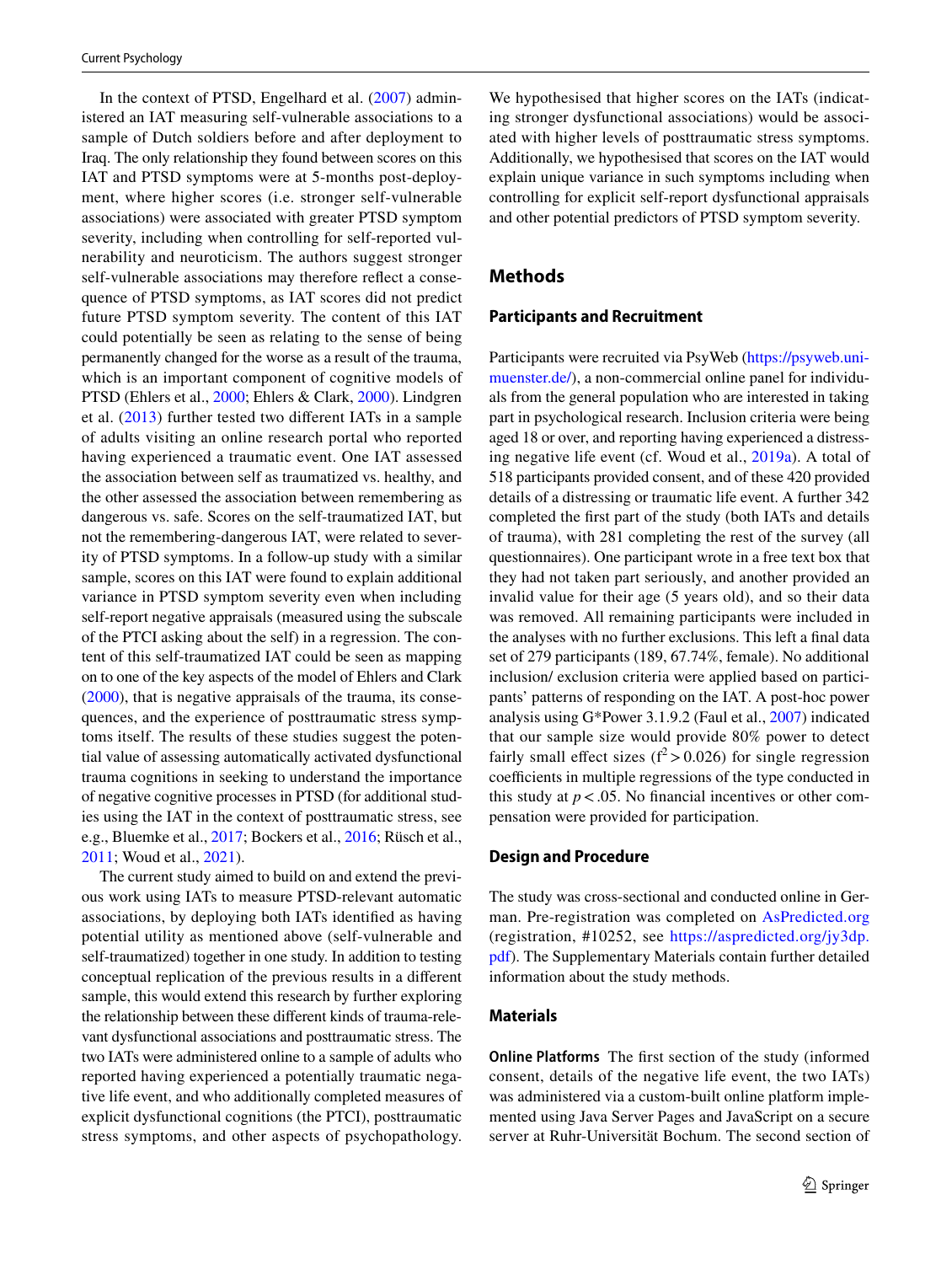the study (demographic information and standardised questionnaire measures) was implemented in Unipark [\(http://](http://www.unipark.com/) [www.unipark.com/\)](http://www.unipark.com/). Source code for the IAT online platform is available at<https://osf.io/qsyu6/>.

**Details of Negative Life Event and Trauma History Checklist (THC; Holmes & Steel, [2004](#page-10-18))** Participants were frst asked if they had ever experienced a distressing or traumatic life event, and if they selected 'no', they were taken to a 'thank you' page and did not continue with the study. Participants who selected 'yes' were asked to describe the event in a few words or sentences, then categorise it into one of 12 categories (or a 13th category of 'other' with a free text box to provide details; see Supplementary Materials) via an adapted version of the Trauma History Checklist originally developed by Holmes and Steel ([2004](#page-10-18)) and used in previous similar studies (e.g., Woud et al., [2018](#page-10-6)). Finally, participants provided details of how long in the past the event occurred (in years and months), rated how distressing the event was for them at the time, and how distressing the event was for them now (on a 10-point scale from 1 to 10, anchored at either end with *Not distressing at all* and *Extremely distressing*).

**Implicit Association Tests (IAT; Greenwald et al., [1998\)](#page-10-13)** Two Implicit Association Tests (IAT) were used, a *Self-Traumatized IAT* and a *Self-Vulnerable IAT* (details provided below). Participants completed these one after the other, with the order counterbalanced across participants (alternating order). The IATs were introduced with a general brief introduction explaining that we intended to measure participants' reaction times to categorise words. Participants were asked to react as quickly as possible, but to slow down if they were making mistakes. Participants used the keys 'A' and 'L' to respond. Both IATs had a standard structure of seven blocks: Attribute practice (e.g. 'traumatized' vs. 'healthy'; 20 trials); Target practice (e.g. 'self' vs. 'other'; 20 trials); Combined (congruent) attribute and target practice (20 trials); Combined (congruent) attribute and target block (40 trials); Target reversed practice (20 trials); Combined (incongruent) attribute and target (reversed) practice (20 trials); Combined (incongruent) attribute and target (reversed) block (40 trials). All participants had the same initial target/attribute-key assignment, in that the non-dysfunctional attribute and 'other' target were always initially on the right hand side, and thus the congruent combined blocks always preceded the incongruent combined blocks (see individual IAT descriptions for defnitions of congruent/incongruent trials). If participants provided an incorrect response, they saw a red cross in the centre of the screen and the task only continued once they had made the correct response.

*Self-Traumatized IAT.* The Self-Traumatized IAT was translated and adapted from the 'traumatized self'

IAT of Lindgren et al. ([2013\)](#page-10-15), using the same translated stimuli and task structure as Woud et al.  $(2018).$  $(2018).$  $(2018).$ <sup>[1](#page-3-0)</sup> This IAT aimed to assess the associative strength between the target concepts 'self versus others' and the attributes 'traumatized versus healthy'. Word stimuli were as follows: Self: self, me, my, mine (German: selbst, ich, mein, mir); Others: not me, other, they, them (German: nicht ich, andere, sie, ihnen); Traumatized: traumatized, damaged, broken, distressed (German: traumatisiert, verletzt, zerbrochen, belastet); Healthy: healthy, adjusted, capable, whole (German: gesund, angepasst, kompetent, ganz). In *congruent* combined blocks, words belonging to the categories trauma and self shared a response key and words belonging to the categories healthy and not me shared a response key. In *incongruent* combined blocks, words belonging to the categories trauma and not me shared a response key and words belonging to the categories healthy and me shared a response key. Participants who appraised their self as relatively more traumatized than others should therefore have faster RTs in the congruent trauma & me (and healthy & not me) assignments compared to the incongruent trauma & not me (and healthy & me) assignments. Split-half reliability in the current study was 0.72, 95% CIs: [0.65, 0.78].

*Self-Vulnerable IAT.* The Self-Vulnerable IAT was translated and adapted from that used by Engelhard et al. ([2007](#page-9-7)). This IAT aimed to assess the associative strength between the target concepts 'self versus others' and the attributes 'vulnerable versus invulnerable. Word stimuli were as follows: Self: self, me, my, mine (German: selbst, ich, mein, mir); Others: not me, other, they, them (German: nicht ich, andere, sie, ihnen); Vulnerable: vulnerable, powerless, weak, helpless (German: verwundbar, kraftlos, schwach, hilfos); Invulnerable: invulnerable, powerful, strong, resilient (German: unverwundbar, kraftvoll, stark, belastbar). In *congruent* combined blocks, words belonging to the categories vulnerable and self shared a response key, and words belonging to the categories invulnerable and others shared a response key. In *incongruent* combined blocks, words belonging to the categories invulnerable and self shared a response key, and words belonging to the categories vulnerable and others shared a response key. Participants who appraised their self as relatively more vulnerable than others should therefore have faster RTs in the congruent vulnerable & me (and invulnerable & not me) assignments compared to the incongruent vulnerable & not me (and invulnerable & me) assignments. Split-half reliability in the current study was 0.64, 95% CIs: [0.55, 0.72].

<span id="page-3-0"></span><sup>1</sup> with one change: the use of the word *belastet* instead of *erschüttert*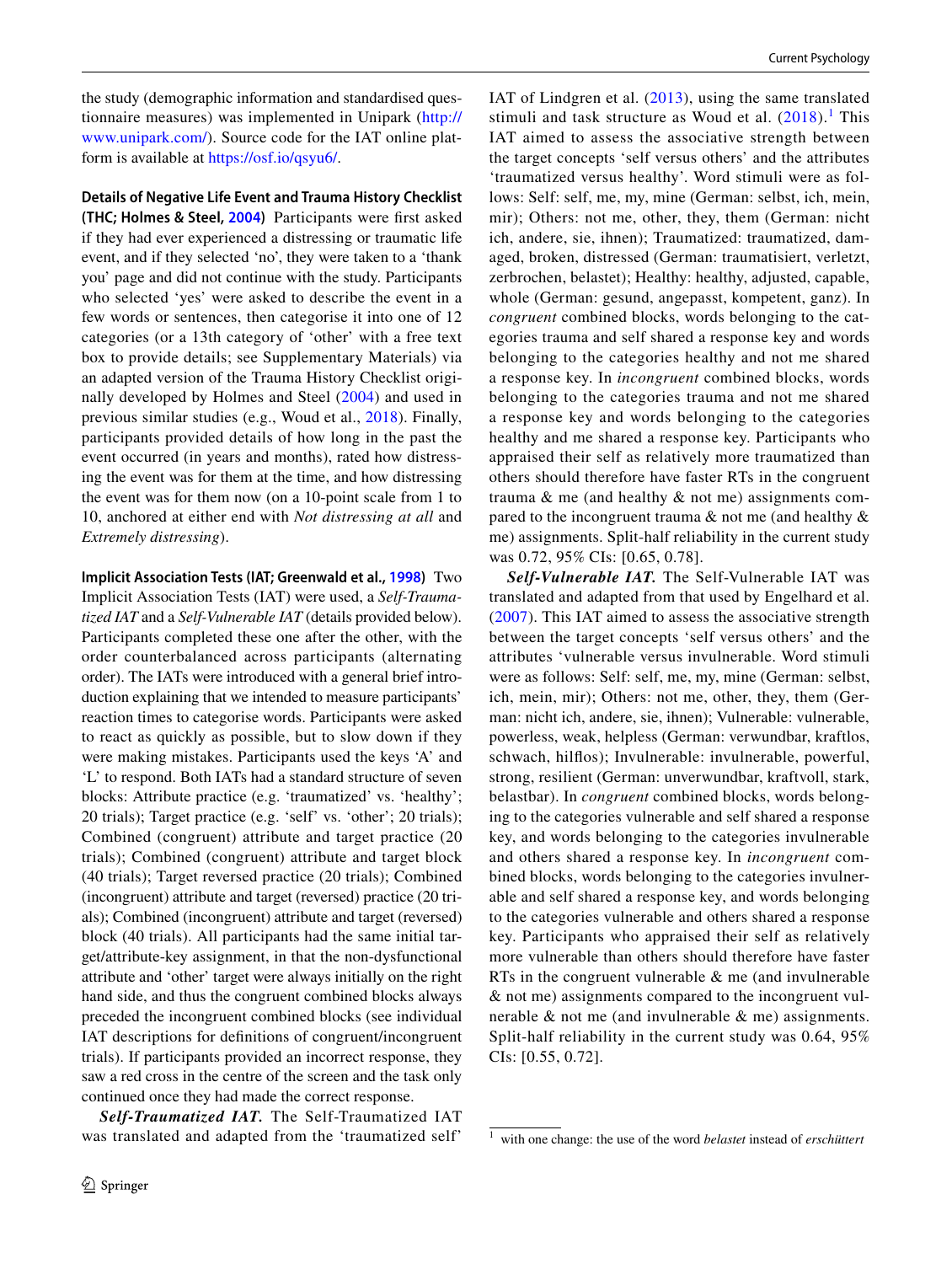**Post-Traumatic Cognitions Inventory (PTCI; Foa et al., [1999;](#page-9-12) German Translation: Ehlers, [1999](#page-9-13); German Validation: Müller et al., [2010](#page-10-19))** The PTCI comprises 33 statements that refect potential negative appraisals of a traumatic experience. Twenty-one items are negative appraisals about the self (e.g. *I am a weak person*), seven are negative appraisals about the world (e.g., *People can't be trusted*), and fve refect self-blame (e.g., *The event happened because of the way I acted*). As in previous similar studies (e.g., Woud et al., [2018](#page-10-6), [2019a](#page-10-17)), the instructions were adapted such that participants were instructed to rate the statements according to the thoughts they had experienced during the past month about the negative event they had listed at the beginning of the study. Statements were rated on a scale from 1 (*totally disagree*) to 7 (*totally agree*), and the individual item scores summed to produce a total or subscale score. Following Lindgren et al. [\(2013](#page-10-15)), in this study we focussed primarily on the Self subscale, measuring the clearest explicit counterpart to the automatic self-related dysfunctional appraisals thought to be measured by the IATs. Internal consistency (Cronbach's alpha) in the current study was 0.96, 95% CIs: [0.95, 0.96] for the total scale, 0.95 [0.94, 0.96] for the Self subscale, 0.85 [0.81, 0.88] for the Self-blame subscale, and 0.90 [0.88, 0.92] for the World subscale.

**Posttraumatic Stress Disorder Checklist for DSM-5 (PCL-5; German Version: Krüger-Gottschalk et al., [2017](#page-10-20))** The PCL-5 is a 20-item self-report questionnaire assessing symptoms of PTSD according to DSM-5. As in previous similar studies (e.g., Woud et al., [2018,](#page-10-6) [2019a](#page-10-17)), participants were ask to rate the symptoms in relation to the negative life event listed at the beginning of the study, and for their experience over the past month. Ratings were made on a scale from 0 (*not at all*) to 4 (*extremely*). Cronbach's alpha in the current study was 0.94 [0.93, 0.95].

**Depression Anxiety Stress Scales – Short Form (DASS-21; German Version: Nilges & Essau, [2015\)](#page-10-21)** The 21-item short form of the DASS assesses the experience of symptoms of depression, anxiety, and stress over the past week, using seven items per subscale. Ratings are made on a scale from 0 (*never*) to 3 (*almost always*). Cronbach's alphas were 0.93 [0.91, 0.94] for the depression subscale, 0.82 [0.78, 0.85] for the anxiety subscale, and 0.90 [0.89, 0.92] for the stress subscale.

**State-Trait Anxiety Inventory (STAI; German Version: Laux et al., [1983](#page-10-22))** The STAI contains two 20-item measures of anxiety, one refecting state (i.e. right now) levels of anxiety, and one trait (i.e. in general) levels. Statements are rated on a scale from 1 (*not at all / almost never*) to 4 (*very much so / almost always*), with a small number of these reverse-scored. Cronbach's alphas in the current study were 0.95 [0.94, 0.96] for the trait scale and 0.95 [0.94, 0.96] for the state scale.

#### **Procedure**

After providing informed consent, participants provided details of their chosen negative life event, followed by the two IATs. A weblink then took them to the second part of the survey, where they completed demographic information, the PTCI, PCL-5, DASS-21, and STAI (in this order). $<sup>2</sup>$  They</sup> were then debriefed and thanked for taking part then directed to the PsyWeb website. See Fig. [1](#page-5-0) for a diagrammatic representation of the procedure.

# **Statistical Analyses**

Data from the separate parts of the study (negative life event, IATs, questionnaires) were aggregated into an SPSS (IBM SPSS Statistics for Windows, Version 25.0. Armonk, NY: IBM Corp.) fle, with subsequent analyses conducted in RStudio (RStudio, Inc, [2016](#page-10-23)).

IATs were scored using the D600 method (Greenwald et al., [2003](#page-10-24)). First, reaction times >10,000 ms were removed. All trials from practice congruent, congruent, practice incongruent, and incongruent blocks were used in scoring, with a 600 ms penalty added to incorrect responses. A d-score was calculated separately for the practice and full-length blocks by subtracting the mean RT for congruent trials from the mean RT for the incongruent trials and dividing this diference score by the standard deviation of the RT for the relevant blocks. The fnal IAT score was the mean of these two d-scores, such that more positive scores refected faster performance in the congruent than in the incongruent blocks (i.e. more dysfunctional associations).

Prior to testing our main hypothesis, we conducted preliminary analyses of the reliability and validity of the IATs as indirect measures of dysfunctional traumarelevant appraisals. We examined their internal consistencies, correlations with each other, and relationship with self-report self-relevant dysfunctional appraisals as measured by the PTCI Self subscale. To test our hypothesis about the associations between the IATs and trauma symptoms on the PCL-5, a hierarchical regression approach was used. First, scores on the two IATs

<span id="page-4-0"></span><sup>2</sup> The study also included the Life Orientation Test – Revised (LOT-R; German version: Glaesmer, Hoyer, Klotsche, & Herzberg, 2008), completed after the STAI. On a fnal webpage for the study, participants received feedback about their LOT-R score, in terms of the approximate percentile of the population into which their score fell. The inclusion of such feedback on an aspect of the study is a requirement of the PsyWeb panel, and we chose the LOT-R score for this purpose as it seemed a measure that would be of interest and intuitive to understand for participants, but did not provide any information (e.g. symptoms) that could be misinterpreted for self-diagnostic purposes. The LOT-R data is included in the publically available database for this study, but we do not analyse or consider it further here.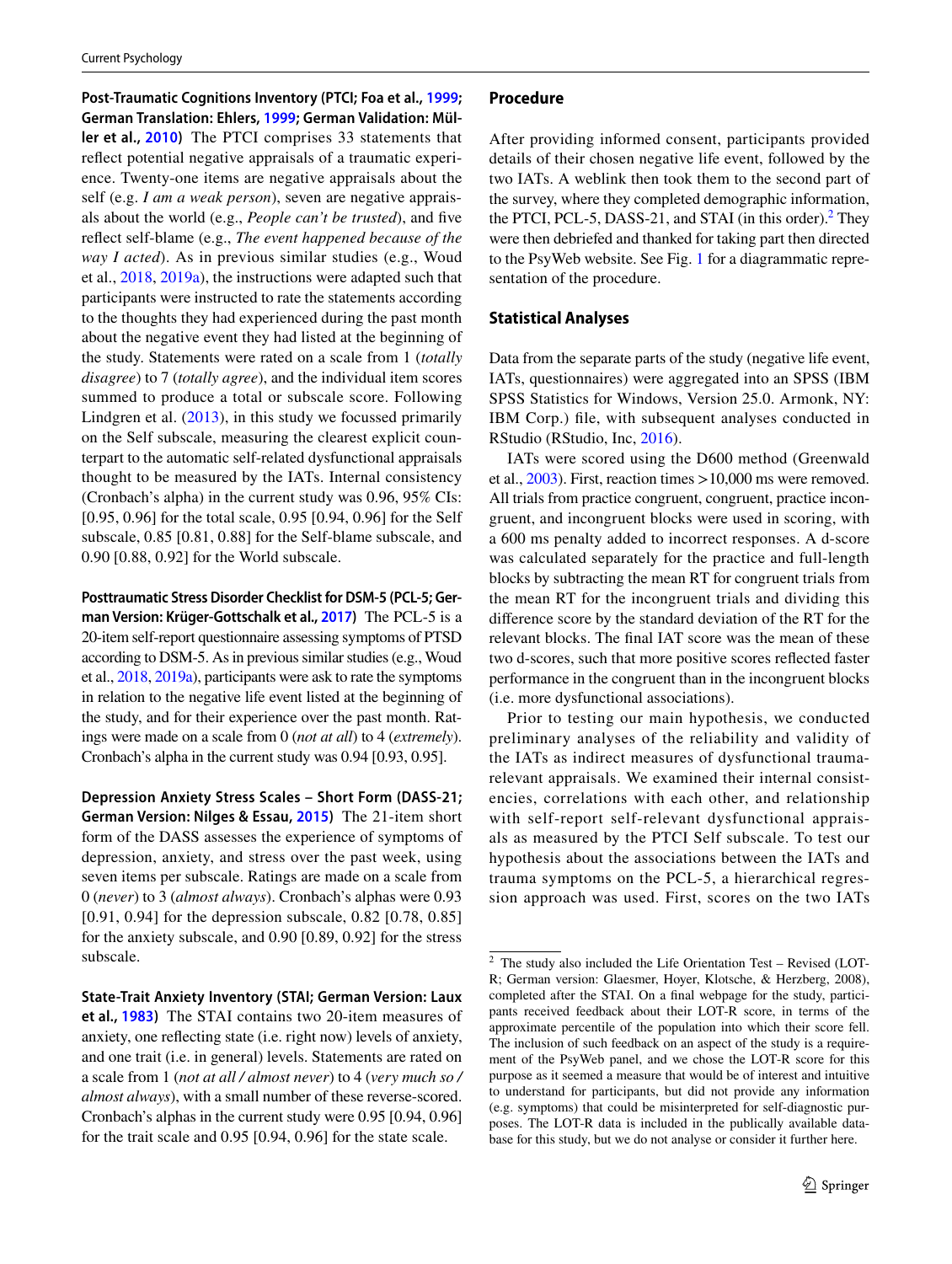

<span id="page-5-0"></span>**Fig. 1** Study Procedure. *Note. Order of the two IATs was counterbalanced across participants. THC=Trauma History Checklist; IAT=Implicit Association Test; PTCI=Post-Traumatic Cognitions Inventory; PCL-5=Posttraumatic Stress Disorder Checklist for DSM-5; DASS-21=Depression Anxiety Stress Scales – Short Form; STAI=State-Trait Anxiety Inventory*

were included as predictors. In a next step, scores on the PTCI Self subscale were added to test whether scores on the IATs explained any variance in posttraumatic stress symptoms above that explained by self-report dysfunctional appraisals of the self. A final step was used to control for other variables potentially relevant in predicting PTSD symptom severity. To select these variables we followed Lindgren et al. ([2013](#page-10-15)), who controlled for gender and a measure of trauma exposure, operationalised as number of events checked on the THC. In our study, participants could only check one event on the THC (the most distressing), and as a measure of severity of trauma exposure we used participants' rating of distress at the time of the event. The assumptions underlying the regression were checked following the steps outlined in Field (pp. 288–301, 2012), and robustness of the results

further checked via calculation of 10,000 bootstrapped 95% confidence intervals for the regression coefficients. More details are provided in the supplementary material, and the full regression models and diagnostics, as well as scripts use to score the IAT, are available via the scripts on the Open Science Framework at<https://osf.io/qsyu6/>.

## **Results**

#### **Participants**

Table [1](#page-6-0) shows participant characteristics and correlations of the diferent measures with the two IATs. Further correlations are shown in Supplementary Table 1.

#### **Trauma Severity and Characteristics**

The most commonly endorsed trauma category on the THC was 'other' (*n*=155, 55.56%), followed by life-threatening illness  $(n=43, 15.41\%)$ , car accident, sexual assault, or non-sexual assault by an acquaintance or family member  $(n=15, 5.38\%$  for each), then serious accident/fire/ explosion  $(n=13, 4.66\%)$ . All other categories were endorsed by fewer than 10 participants. Examples of 'other' traumatic events provided were the death of a relative or loved one, or witnessing a serious accident happening to someone else. Table [1](#page-6-0) shows other characteristics of the reported traumatic events. Notably, there was great variation in how long ago the event happened, with the median being 11.67 years.

#### **Relationship between IAT Scores and Self‑Reported Dysfunctional Appraisals**

Scores on the two IATs correlated strongly with each other and with the PTCI (see Table [1](#page-6-0)). There was not a statistically signifcant diference between the two IATs' split-half reliabilities,  $X^2(1) = 1.89$ ,  $p = .17$ . A regression with PTCI-Self score as dependent variable, and scores on both IATs as independent variables, showed that both IATs predicted unique variance in PTCI-Self score: Self-Traumatized IAT: *B*=27.39, 95% CIs [17.58, 36.49], *SE*=4.43 *β*=0.37, 95% CIs [0.25, 0.49], *SE*=0.06, *t*=6.18, *p*<.01; Self-Vulnerable IAT: *B*=10.81, 95% CIs [2.28, 19.93], *SE*=4.47 *β*=0.15, 95% CIs [0.03, 0.26], *SE*=0.06, *t*=2.42, *p*=.02; overall model adjusted  $R^2$  = 0.21.

# **Relationship between IAT Scores and Post‑Traumatic Stress Symptoms**

A regression with PCL score as dependent variable, and scores on both IATs as independent variables, showed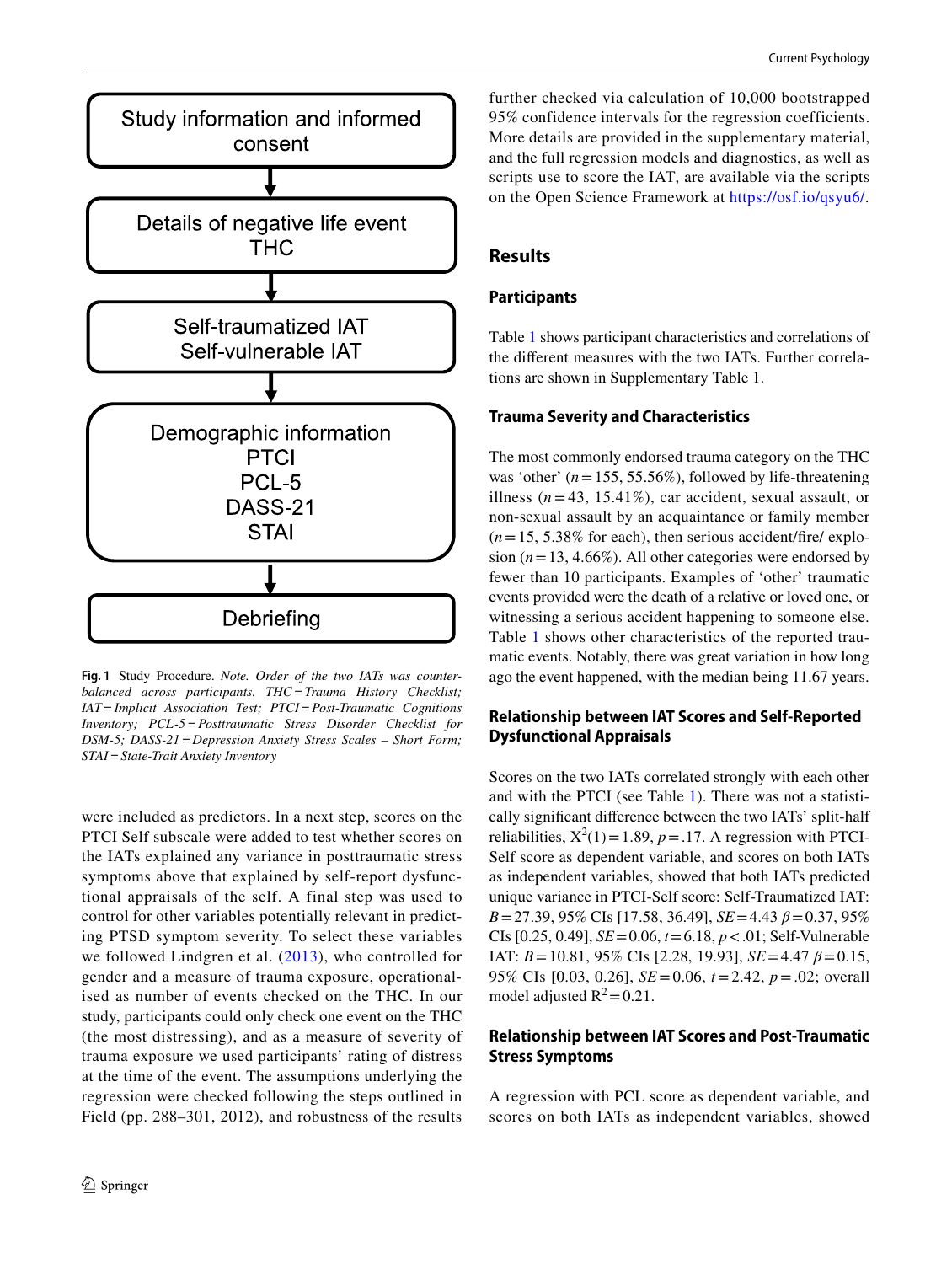<span id="page-6-0"></span>**Table 1** Participant characteristics

<span id="page-6-1"></span>**Table 2** Regression with scores on the PCL-5 as outcome

variable

|                                | Mean (SD, Range)                                 | Correlation with Self-<br>Traumatized IAT [95%<br>Cls] | Correlation with Self-<br>Vulnerable IAT [95%<br>C[s] |
|--------------------------------|--------------------------------------------------|--------------------------------------------------------|-------------------------------------------------------|
| Age                            | 49.44 (13.59, 19-79)                             | $-0.18**$ [ $-0.29, -0.06$ ]                           | $-0.07$ [ $-0.20, 0.04$ ]                             |
| PTCI Total                     | 89.09 (38.70, 33-203)                            | $0.42***$ [0.31, 0.52]                                 | $0.30***$ [0.19, 0.41]                                |
| PTCI Self                      | 50.20 (25.43, 21-138)                            | $0.44***$ [0.32, 0.54]                                 | $0.31***$ [0.21, 0.42]                                |
| PTCI Self-blame                | $13.37(7.86, 5-35)$                              | $0.26***$ [0.14, 0.38]                                 | $0.19**$ [0.06, 0.30]                                 |
| PTCI World                     | 25.51 (10.48, 7-49)                              | $0.30***$ [0.19, 0.40]                                 | $0.21***$ [0.10, 0.33]                                |
| PCL-5 Total                    | 18.76 (16.57, 0-69)                              | $0.38***$ [0.28, 0.48]                                 | $0.34***$ [0.23, 0.44]                                |
| <b>DASS</b> Depression         | $5.27(5.27, 0-21)$                               | $0.43***$ [0.32, 0.53]                                 | $0.35***$ [0.24, 0.46]                                |
| <b>DASS Anxiety</b>            | $3.06(3.56, 0-17)$                               | $0.33***$ [0.22, 0.43]                                 | $0.25***$ [0.13, 0.35]                                |
| <b>DASS Stress</b>             | $6.39(5.09, 0-20)$                               | $0.38***$ [0.27, 0.47]                                 | $0.29***$ [0.18, 0.40]                                |
| STAI-Trait                     | 42.59 (13.41, 20-80)                             | $0.41***$ [0.29, 0.50]                                 | $0.30***$ [0.18, 0.41]                                |
| STAI-State                     | $41.65(12.82, 20-80)$                            | $0.37***$ [0.26, 0.47]                                 | $0.27***$ [0.15, 0.37]                                |
| IATs                           |                                                  |                                                        |                                                       |
| Self-Traumatized               | $-0.27(0.34, -1.10-1.00)$ -                      |                                                        | $0.45***$ [0.34, 0.55]                                |
| Self-Vulnerable                | $-0.18(0.34, -1.02-0.83)$ $0.45***$ [0.34, 0.55] |                                                        |                                                       |
| Negative event characteristics |                                                  |                                                        |                                                       |
| Distress Then                  | $9.02(1.46, 1-10)$                               | $-0.01$ [ $-0.14$ , 0.11]                              | $0.05$ [-0.07, 0.16]                                  |
| Distress Now                   | $4.74(2.67, 1-10)$                               | $0.28***$ [0.17, 0.38]                                 | $0.23***$ [0.13, 0.34]                                |
| Time since event (months)      | 189.57 (177.21, 1-840)                           | $0.01$ [-0.11, 0.13]                                   | $-0.05$ [ $-0.16$ , 0.07]                             |
|                                |                                                  |                                                        |                                                       |

PTCI Total/ Self/ Self-blame/ World=Post-Traumatic Cognitions Inventory total score / self subscale score / self-blame subscale score/ world subscale score; PCL-5 Total=Posttraumatic Stress Disorder Checklist for DSM 5; DASS Depression/ Anxiety/ Stress=Depression Anxiety Stress Scales – Short Form Depression subscale/ Anxiety subscale/ Stress subscale; STAI-Trait/ -State=State Trait Anxiety Inventory Trait scale / State scale; IAT=Implicit Association Test. \*  $p < .05$ . \*\*  $p < .01$ . \*\*\*  $p < .001$ 

|                              | $B$ [95% CIs]             | $SE_R$ | $\beta$ [95% CIs]           | $SE_{\beta}$ | $\boldsymbol{t}$ | $\boldsymbol{p}$ |
|------------------------------|---------------------------|--------|-----------------------------|--------------|------------------|------------------|
| Step 1                       | $R^2_{adi} = 0.18$        |        |                             |              |                  |                  |
| <b>IAT-ST</b>                | 13.92 [8.13, 19.35]       | 2.93   | $0.29$ [0.17, 0.41]         | 0.06         | 4.75             | < 0.001          |
| <b>IAT-SV</b>                | 10.06 [4.63, 15.59]       | 2.96   | $0.21$ [0.09, 0.33]         | 0.06         | 3.40             | .001             |
| Step 2                       | $\Delta R^2_{adi} = 0.66$ |        |                             |              |                  |                  |
| <b>IAT-ST</b>                | $-0.02$ [ $-3.73$ , 3.96] | 2.01   | $0.00$ [ $-0.08$ , $0.08$ ] | 0.04         | $-0.01$          | .993             |
| <b>IAT-SV</b>                | 4.56 [0.34, 8.82]         | 1.92   | $0.09$ [0.02, 0.17]         | 0.04         | 2.38             | .018             |
| <b>PTCI Self</b>             | $0.51$ [0.46, 0.56]       | 0.03   | $0.78$ [0.70, 0.86]         | 0.04         | 19.90            | $-.001$          |
| Step 3                       | $\Delta R^2_{adi} = 0.68$ |        |                             |              |                  |                  |
| <b>IAT-ST</b>                | $0.43$ [-3.32, 4.23]      | 1.96   | $0.01$ [ $-0.07, 0.09$ ]    | 0.04         | 0.22             | .827             |
| <b>IAT-SV</b>                | 4.26 [0.15, 8.46]         | 1.87   | $0.09$ [0.01, 0.16]         | 0.04         | 2.27             | .024             |
| PTCI-Self                    | $0.50$ [0.45, 0.54]       | 0.03   | $0.76$ [0.69, 0.84]         | 0.04         | 19.72            | < 0.001          |
| Gender                       | $1.40$ [ $-0.97, 3.64$ ]  | 1.22   | $0.04$ [-0.03, 0.11]        | 0.03         | 1.15             | .251             |
| Distress at time<br>of event | 1.45 [0.71, 2.22]         | 0.39   | $0.13$ [0.06, 0.19]         | 0.03         | 3.72             | < 0.001          |

IAT-ST=Self-Traumatized IAT; IAT-SV=Self-Vulnerable IAT; PTCI Self=Post-traumatic Cognitions Inventory  $-$  Self subscale. Confidence intervals for non-standardized *B* coefficients are bootstrapped

that both IATs predicted PCL score, but including PTCI-Self score as an additional predictor rendered the Self-Traumatized IAT no longer statistically signifcant. The Self-Vulnerable IAT remained a statistically signifcant predictor of PCL score when further including gender and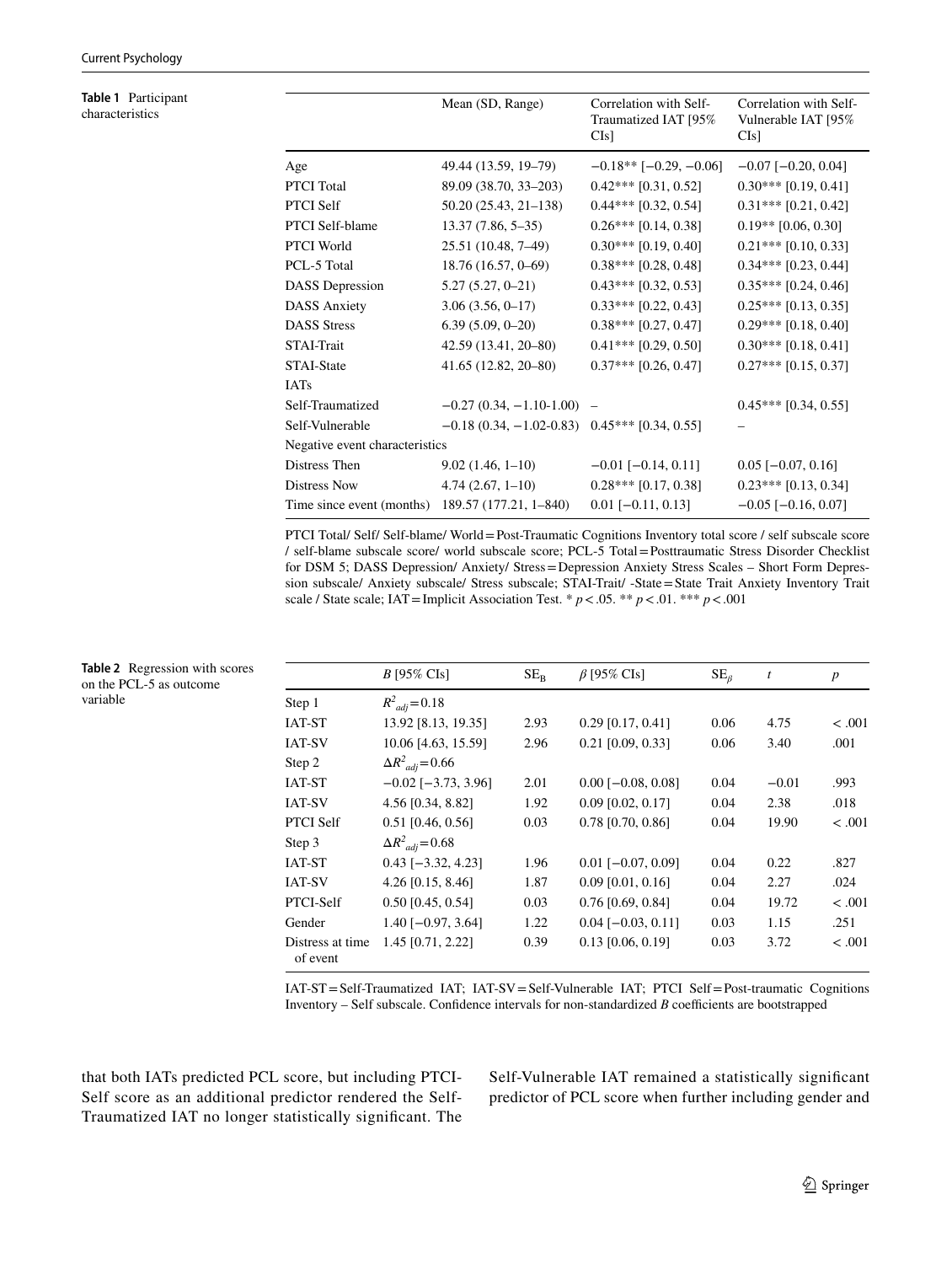distress at the time of the distressing event as predictors (see Table [2](#page-6-1) for details).

## **Discussion**

This study investigated two diferent implicit associations tests (IATs) as potential indirect measures of post-traumatic stress disorder (PTSD)-relevant cognitions. Adults who reported having experienced a distressing negative life event completed the two IATs online, alongside self-report questionnaire measures. As a preliminary step, we examined the relationship between scores on the IATs and an established self-report measure of PTSD-relevant dysfunctional cognitions about the self. We then examined the relationship between IAT scores and self-reported post-traumatic stress symptoms related to the distressing event. Scores on both the 'Self-Traumatized' IAT, examining self-traumatized associations, and the 'Self-Vulnerable' IAT, examining selfvulnerable associations, predicted unique variance in selfreported dysfunctional cognitions about the self. Further, scores on both IATs predicted variance in post-traumatic stress symptoms, indicating that stronger self-traumatized and self-vulnerable associations were associated with higher levels of post-traumatic stress symptoms. However, only the Self-Vulnerable IAT explained unique variance in posttraumatic stress symptoms after controlling for self-reported dysfunctional cognitions about the self. Overall, the results provide additional insights into the diferent components of dysfunctional appraisals in the context of posttraumatic stress symptoms, and highlight the validity and potential utility of these IATs as indirect measures of PTSD-relevant cognitions.

The Self-Traumatized IAT had been previously used in a study with a similar setup to the current one, in that participants came from a community sample who reported having experienced a distressing life event, and completed the study online (Lindgren et al., [2013](#page-10-15)). In this previous study, scores on the IAT showed unique associations with PTSD symptoms even after controlling for self-report trauma cognitions using the self-subscale of the PTCI. Their study and ours included diferent measures of PTSD symptoms and diferent indices of trauma exposure severity. However, these diferences seem unlikely in themselves to account for the diferent results between the two studies. One potential explanation might be diferences in the samples: Which (idiosyncratic) dysfunctional appraisals are relevant, and the exact relationship between automatic and refective processing, could vary according to trauma type (McNally & Woud, [2019;](#page-10-1) Woud et al., [2017\)](#page-10-11), and thus sampling diferences could easily lead to diferences in the relationships between dysfunctional appraisals and trauma symptoms. Our sample was on average substantially older than those in the studies reported by Lindgren et al. [\(2013](#page-10-15)), and it may be that there

were also diferences in type of trauma exposure between the samples. However, this is difficult to compare directly as we did not collect information on multiple trauma exposure.<sup>[3](#page-7-0)</sup> The relevance of these factors would need following up in a study with a larger sample in order to draw frm conclusions.

The Self-Vulnerable IAT in the current study had previously been used in a sample of Dutch soldiers before and after being deployed to Iraq (Engelhard et al., [2007\)](#page-9-7). When administered 5 months after returning home, scores on this IAT had shown an association with PTSD symptoms at that time, including when controlling for explicitly-reported self-vulnerability. In the current study, the negative events were generally much further in the past and likely much less severe than in the study by Engelhard et al. [\(2007\)](#page-9-7). However, we also found a cross-sectional association between scores on the Self-Vulnerable IAT and trauma symptoms, despite the variation between studies in the precise measures used. Hence, unlike the Self-Traumatized IAT, the Self-Vulnerable IAT appeared to be measuring something distinct to that measured by the PTCI Self subscale, potentially refecting an automatic process conferring vulnerability to post-traumatic stress, and which may be less sample-dependent. However, compared to the PTCI, the relationship between scores on the Self-Vulnerable IAT and PCL-5 was relatively weak.

There are a number of other potential reasons why we found the IATs, and the Self-Traumatized IAT in particular, to be weaker predictors of post-traumatic stress symptoms than the PTCI. One possible explanation is that the relatively weak reliability of the IATs compared to the PTCI (perhaps particularly when administered online) reduces their ability to explain additional variance. Further, even the self-subscale of the PTCI asks about a range of diferent dysfunctional cognitions, whereas the IATs we used (based on previous studies) had a small stimuli set and thus probed a relatively limited set of self-trauma associations. With regard to the Self-Traumatized IAT in particular, it is possible that this is essentially providing a measure of the same cognitive construct as the PTCI, albeit more weakly. That is, although one is an indirect measure and the other explicit, the implicit appraisals measured by the IAT could be readily accessible to conscious introspection and thus could also be detected via an explicit measure. This post-hoc explanation

<span id="page-7-0"></span><sup>&</sup>lt;sup>3</sup> Another difference between our study and Study 2 of Lindgren et al. [\(2013](#page-10-15)) is that we included two IATs and included scores for both of these in our regression predicting PTSD symptoms. However, we note that even if we repeat the regressions in Table [2](#page-6-1) including only one IAT at a time, and further even if we restrict the sample to only those participants who completing the Self-Traumatized IAT frst, scores on this IAT do not predict scores on the PCL-5 once PTCI scores are included. Hence this diference between the studies and analyses used seems unlikely to account for the diferences in our results.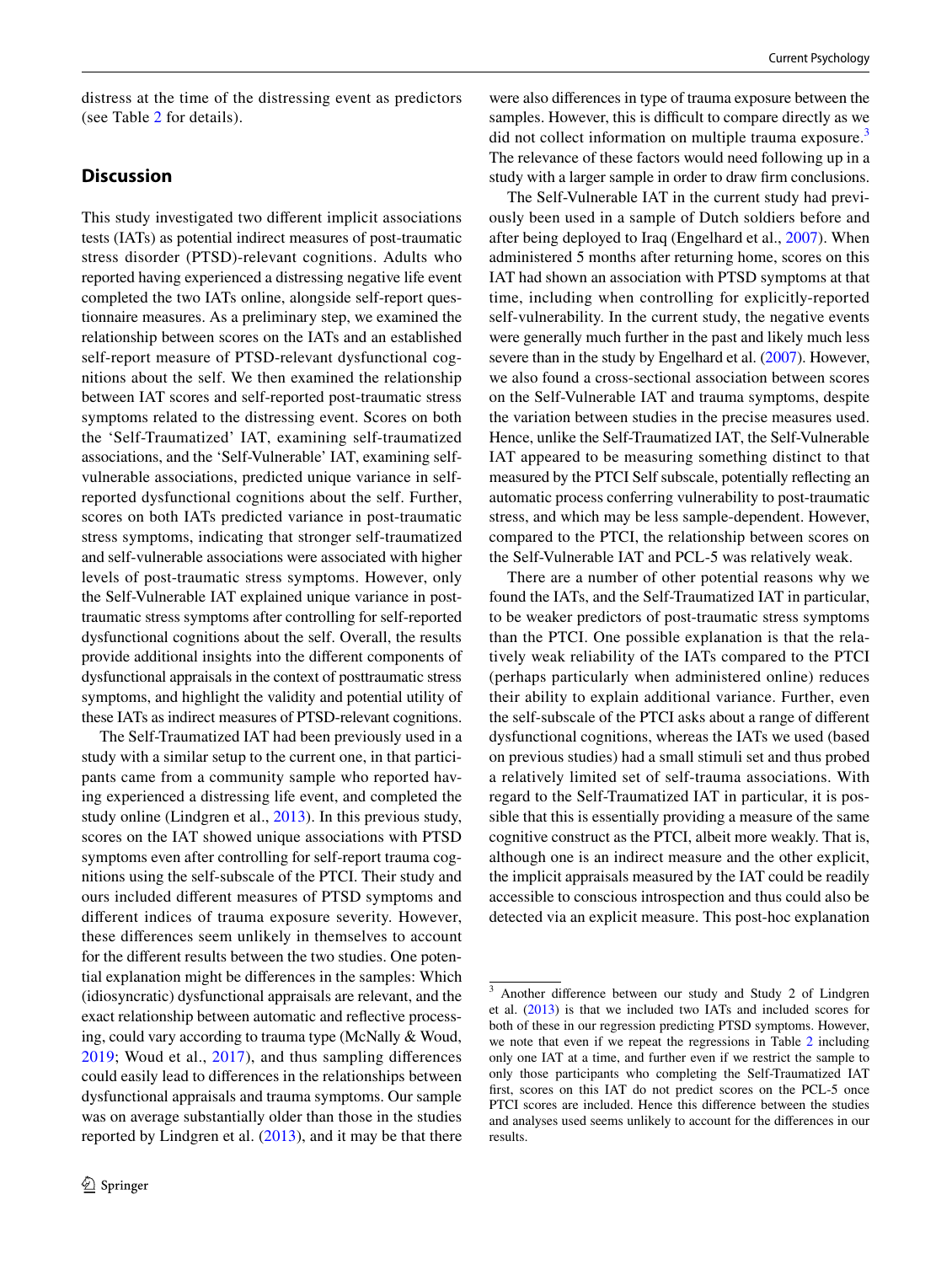might help explain the magnitude of the correlation between the IATs and the questionnaire measures, as such high correlations between explicit and implicit measures are often not found and are particularly notable given the internet administration.

However, these results should also be interpreted within the context of broader criticisms of dual system models (e.g., Gladwin & Figner, [2014](#page-9-6); Keren & Schul, [2009](#page-10-10)) and IATs in particular as measures of supposedly automatic processes. While the distinction between automatic versus refective systems may be useful at a holistic level of description, the underlying processes cannot necessarily be neatly divided into refective ones and automatic ones. Highly overlapping sets of processes could result in emergent behaviour with diferent degrees of refectivity, i.e., the amount of evaluation preceding fnal response selection. From this perspective, attempts to separate refective and automatic processes would be difficult. In relation to the IAT itself, there is an open and ongoing debate as to what the IAT actually measures, how its results should be interpreted, and which factors may infuence its results (e.g., contextual and administration elements). It is beyond the scope of this paper to include an in-depth discussion of these issues, but they are well-documented within the literature (e.g., Greenwald et al., [2020](#page-10-14)).

Overall, the results suggest that the two IATs measure distinct constructs from each other and both potentially have utility in exploring diferent aspects of dysfunctional cognitive processes in relation to PTSD. In the case of the Self-Traumatized IAT, if this does not explain additional variance in PTSD symptoms, the question remains of whether it has any utility in the study of PTSD and related appraisals. To fully address this question, research would have to assess whether there are any dissociations between potentially implicit appraisals, as measured on the IAT, and explicit appraisals, as measured by the PTCI, in other contexts, for example in predicting treatment response, longitudinal prediction of symptoms or recovery, or in response to treatments. For example, one experimental study, investigating the effects of a single session of a cognitive bias modification paradigm (CBM) targeting dysfunctional trauma-related appraisals in the context of negative autobiographical life events, found efects on explicit dysfunctional appraisals (as measured by the PTCI) but not on the Self-Traumatized IAT (Woud et al., [2018](#page-10-6)), and a clinical trial found a similar result (Woud et al., [2021\)](#page-10-7). These results may also refect a mismatch between the kinds of appraisals trained in the CBM paradigm and the particular associations measured by an IAT with a limited stimuli set. Given the relatively short time needed to complete the IATs, and their adequate level of reliability (even when completed online in uncontrolled circumstances), they would be easy measures to include in PTSD-related projects to explore these questions. The circumstances under which there are dissociations, or not,

could provide interesting information about the nature of dysfunctional cognitions in PTSD and help inform our understanding of the potential interplay between automatic and refective processes in the development of and recovery from PTSD – with the caveat that interpretation of IAT scores is not unproblematic. As a further caveat, in line with the broader IAT literature, even when we found statistically signifcant relationships between IAT scores and posttraumatic stress symptoms in our regression analyses, these associations were small in magnitude. Developing IATs targeting specifc kinds of appraisals (for example, as refected in the diversity of appraisals in the PTCI and other questionnaire measures of trauma-relevant appraisals, for example about the world being dangerous or fears of going mad), and investigating their relationships with specifc PTSD symptom clusters in larger samples may help both in increasing the chances of capturing these dysfunctional processes and providing fner-grained information to inform theory.

A limitation of the study is the reduced sample size compared to the initial one envisaged. Our power analysis and the width of the confdence intervals around our regression estimates indicate that the sample size should be large enough to provide relatively robust estimates of the extent to which scores on the IATs can explain variance in PTSD symptoms above that of the PTCI. However, it precluded the possibility of conducting certain exploratory analyses examining e.g. subgroups of trauma types. The online format of the study also prevents verifcation of the nature and severity of the negative life event experienced, for example how many of these would fulfil criterion A for a PTSD diagnosis. The relatively large proportion of the sample (55.56%) selecting 'other' as a trauma type indicates that this was not a typical traumatized sample, and only about 20% met the cut-off for possible PTSD on the PCL-5. As a reference point, in one study using a representative German sample (*N*=2426), approximately 10% of those who reported having experienced a traumatic event met criteria for PTSD (Maercker et al., [2008](#page-10-25)). In this context, the proportion of the participants meeting the questionnaire cut-off for possible PTSD in our study does not seem especially low. However, it would be important to investigate the IATs in a sample for whom there was a clear traumatic event ftting DSM-5 criteria and in clinical samples diagnosed with PTSD. Research panels as used in this study also risk not being representative of the broader population, and participants' responses to questionnaires may be infuenced by familiarity with the same or similar questionnaires from other studies (Göritz, [2007\)](#page-10-26). For example, the high correlations between the IATs and scores on the PTCI and other questionnaires could refect a sample who are highly compliant and motivated to contribute to psychology research and thus respond relatively accurately on both reaction time and questionnaire measures, reducing the noise in the data. Hence it would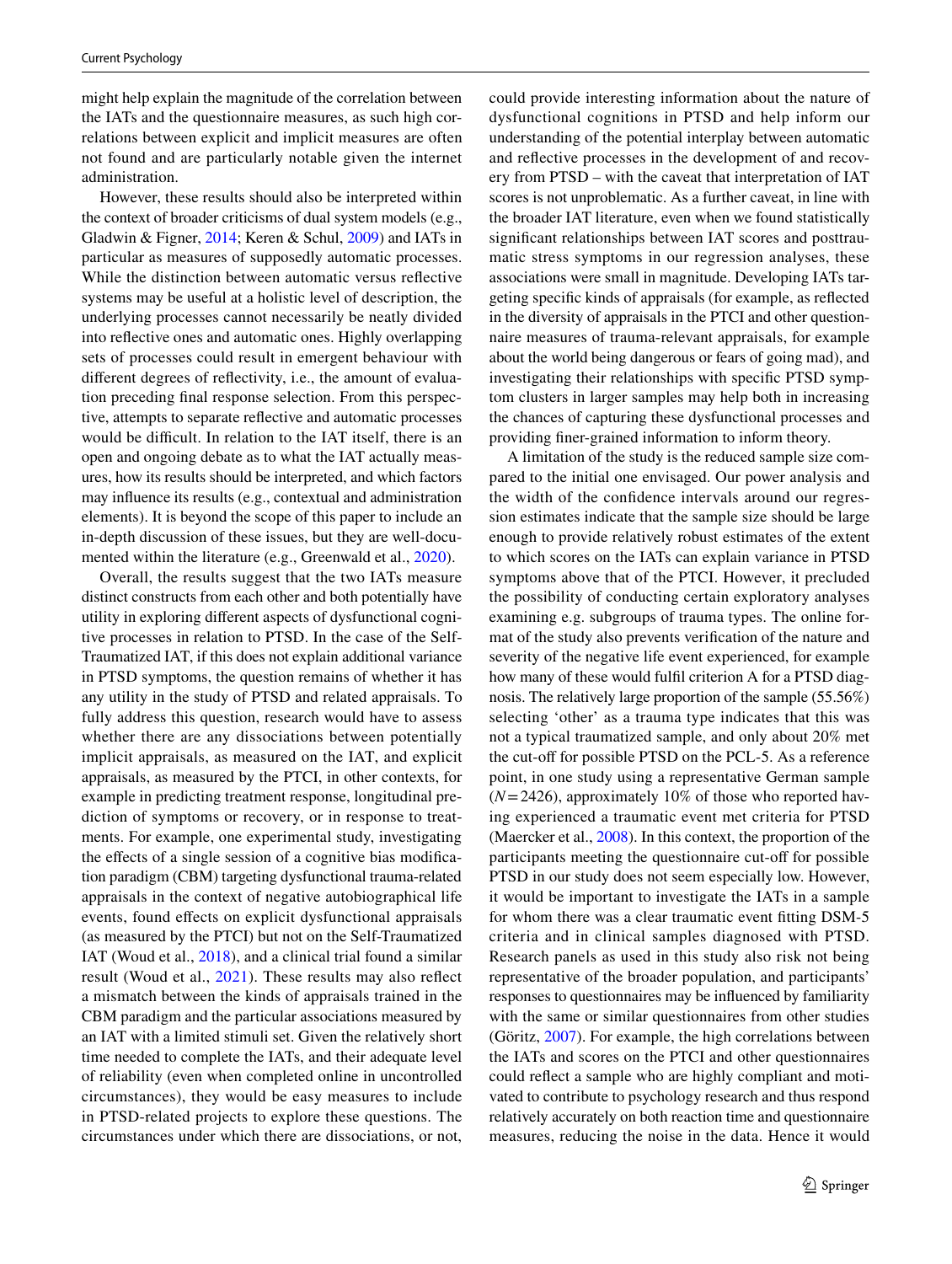be useful to replicate these results in a broader population sample. Further, it would be preferable in future studies to allow participants to indicate whether they had experienced multiple traumatic events, which was not the case in the current study. Finally, although the study was pre-registered, the pre-registered analysis plan was not highly specifed. However, it seems unlikely that conducting the analyses differently within the specifed constraints would lead to different conclusions.

In conclusion, the current study provides further information about the relationship of automatic associations between the self and being traumatized, or vulnerable, with explicitly reported dysfunctional trauma-relevant cognitions and posttraumatic stress symptoms amongst people who have experienced a distressing negative life event. It suggests that these associations have diferential relationships between trauma-relevant cognitions and symptoms, and indicates a close relationship between automatic and explicit trauma appraisals in the context of a negative life event. Together, this suggests that the use of the IATs employed in these studies across a broader range of study types and populations could help further probe the nature of the cognitive processes contributing to the development and maintenance of PTSD.

**Acknowledgements** We would like to thank Christian Leson for setting up and maintaining the server running the IAT software, Lorika Shkreli for her help with data aggregation, Anna Lena Dieberg and Rebecca Raudis for help with the study preparation, Meinald Thielsch for his help with putting the study on the PsyWeb server, and all the participants in the participant pool.

**Availability of data, material, and code** Data, materials (with the exception of standardized questionnaire measures), analysis scripts and preprint are available on the Open Science Framework at [https://osf.io/](https://osf.io/qsyu6/) [qsyu6/.](https://osf.io/qsyu6/)

**Funding** Open Access funding enabled and organized by Projekt-DEAL. Marcella L. Woud is supported by a grant from the Deutsche Forschungsgemeinschaft (DFG; Emmy Noether grant; WO 2018/3–1).

## **Declarations**

**Conflict of Interest** We have no known confict of interest to disclose.

**Ethics Approval** The study was approved by the Ethics Committee of the Faculty of Psychology, Ruhr-Universität Bochum (approval no. 256).

**Consent to Participate** All participants in the study provided informed consent.

**Open Access** This article is licensed under a Creative Commons Attribution 4.0 International License, which permits use, sharing, adaptation, distribution and reproduction in any medium or format, as long as you give appropriate credit to the original author(s) and the source, provide a link to the Creative Commons licence, and indicate if changes were made. The images or other third party material in this article are

included in the article's Creative Commons licence, unless indicated otherwise in a credit line to the material. If material is not included in the article's Creative Commons licence and your intended use is not permitted by statutory regulation or exceeds the permitted use, you will need to obtain permission directly from the copyright holder. To view a copy of this licence, visit<http://creativecommons.org/licenses/by/4.0/>.

# **References**

- <span id="page-9-0"></span>American Psychiatric Association. (2013). *Diagnostic and statistical manual of mental disorders* (5th ed.). American Psychiatric Publishing.
- <span id="page-9-9"></span>Bluemke, M., Crombach, A., Hecker, T., Schalinski, I., Elbert, T., & Weierstall, R. (2017). Is the implicit association test for aggressive attitudes a measure for attraction to violence or traumatization? *Zeitschrift für Psychologie, 225*(1), 54–63. [https://doi.org/](https://doi.org/10.1027/2151-2604/a000281) [10.1027/2151-2604/a000281](https://doi.org/10.1027/2151-2604/a000281)
- <span id="page-9-10"></span>Bockers, E., Roepke, S., Michael, L., Renneberg, B., & Knaevelsrud, C. (2016). The role of generalized explicit and implicit guilt and shame in interpersonal traumatization and posttraumatic stress disorder. *The Journal of Nervous and Mental Disease, 204*(2), 95–99. <https://doi.org/10.1097/NMD.0000000000000428>
- <span id="page-9-2"></span>Brewin, C. R., Dalgleish, T., & Joseph, S. (1996). A dual representation theory of posttraumatic stress disorder. *Psychological Review, 103*(4), 670–686.
- <span id="page-9-1"></span>Brown, L. A., Belli, G. M., Asnaani, A., & Foa, E. B. (2019). A review of the role of negative cognitions about oneself, others, and the world in the treatment of PTSD. *Cognitive Therapy and Research, 43*(1), 143–173.<https://doi.org/10.1007/s10608-018-9938-1>
- <span id="page-9-4"></span>Bryant, R. A., & Guthrie, R. M. (2007). Maladaptive self-appraisals before trauma exposure predict post traumatic stress disorder. *Journal of Consulting and Clinincal Psychology, 75*(5), 812–815.
- <span id="page-9-13"></span><span id="page-9-3"></span>Ehlers, A. (1999). *Posttraumatische Belastungsstörungen*. Hofgrefe. Ehlers, A., & Clark, D. M. (2000). A cognitive model of posttraumatic
- stress disorder. *Behaviour Research and Therapy, 38*(4), 319–345. [https://doi.org/10.1016/S0005-7967\(99\)00123-0](https://doi.org/10.1016/S0005-7967(99)00123-0)
- <span id="page-9-8"></span>Ehlers, A., Maercker, A., & Boos, A. (2000). Posttraumatic stress disorder following political imprisonment: The role of mental defeat, alienation, and perceived permanent change. *Journal of Abnormal Psychology, 109*(1), 45–55.
- <span id="page-9-5"></span>Ehring, T., Ehlers, A., & Glucksman, E. (2008). Do cognitive models help in predicting the severity of posttraumatic stress disorder, phobia, and depression after motor vehicle accidents? A prospective longitudinal study. *Journal of Consulting and Clinical Psychology, 76*(2), 219–230. [https://doi.org/10.1037/0022-006X.](https://doi.org/10.1037/0022-006X.76.2.219) [76.2.219](https://doi.org/10.1037/0022-006X.76.2.219)
- <span id="page-9-7"></span>Engelhard, I. M., Huijding, J., van den Hout, M. A., & de Jong, P. J. (2007). Vulnerability associations and symptoms of posttraumatic stress disorder in soldiers deployed to Iraq. *Behaviour Research and Therapy, 45*(10), 2317–2325. [https://doi.org/10.](https://doi.org/10.1016/j.brat.2007.04.005) [1016/j.brat.2007.04.005](https://doi.org/10.1016/j.brat.2007.04.005)
- <span id="page-9-11"></span>Faul, F., Erdfelder, E., Lang, A.-G., & Buchner, A. (2007). G\*Power 3: A fexible statistical power analysis program for the social, behavioral, and biomedical sciences. *Behavior Research Methods, 39*, 175–191.<https://doi.org/10.3758/BF03193146>
- <span id="page-9-12"></span>Foa, E. B., Ehlers, A., Clark, D. M., Tolin, D. F., & Orsillo, S. M. (1999). The Posttraumatic Cognitions Inventory (PTCI): Development and validation. *Psychological Assessment, 11*(3), 303–314.
- <span id="page-9-6"></span>Gladwin, T. E., & Figner, B. (2014). "Hot" cognition and dual systems: Introduction, criticisms, and ways forward. In E. A. Wilhelms & V. F. Reyna (Eds.), *Neuroeconomics, judgment, and decision making*. Psychology Press.